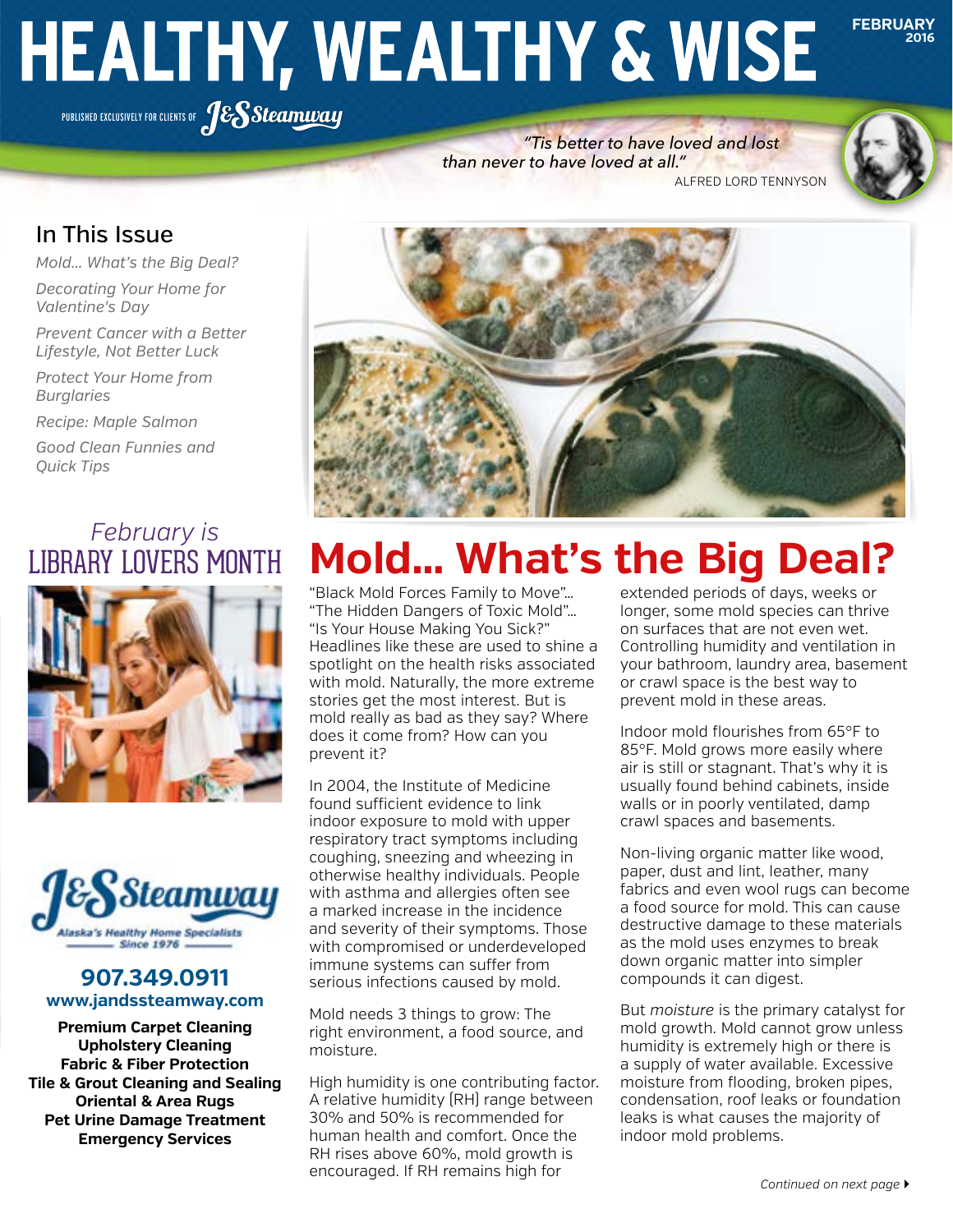

## **Maple Salmon**

#### **Ingredients:**

1/4 cup maple syrup

2 tablespoons soy sauce

1 clove garlic, minced

1/4 teaspoon garlic salt

1/8 teaspoon ground black pepper

1 pound salmon

#### **Directions:**

- 1. In a small bowl, mix the maple syrup, soy sauce, garlic, garlic salt, and pepper.
- 2. Place salmon in a shallow glass baking dish, and coat with the maple syrup mixture. Cover the dish, and marinate salmon in the refrigerator 30 minutes, turning once.
- 3. Preheat oven to 400 degrees F (200 degrees C).
- 4. Place the baking dish in the preheated oven, and bake salmon uncovered 20 minutes, or until easily flaked with a fork.

#### **Footnotes:**

The nutrition data for this recipe includes information for the full amount of the marinade ingredients. Depending on marinating time, ingredients, cooking method, etc., the actual amount of the marinade consumed will vary.

#### *Tip*

Aluminum foil can be used to keep food moist, cook it evenly, and make clean-up easier.

*recipe courtesy allrecipes.com*

#### } *Continued from cover*

Since we generally cannot remove the potential food sources or dramatically change the temperature or the amount of airflow in the places mold likes to hide, your most effective prevention is moisture control. A small plumbing leak, roof damage or foundation crack can provide all the moisture needed for mold growth. Don't delay making necessary repairs.

How do you know if you have mold? Mold usually gives off an unpleasant musty odor produced by decomposing organic matter. Of course, another sign is if you see something that looks like mold. Mold can be just about any color; don't just look for black or green

discolorations. Check any areas where there is excessive moisture or humidity.

Remember any mold growing indoors should be carefully and completely removed. Caution must be exercised to avoid spreading the contamination to other areas. Of course the humidity or moisture situation that caused the mold should be corrected as soon as possible. Otherwise the mold will return.

If you have questions or think you have a moisture or mold problem in your home, call J&S Steamway as soon as possible. We will help identify and correct the problem and avoid further property damage or health concerns.



Do you browse the Internet on your phone, only to find that you encounter more interesting articles than you can read in one sitting? Get Pocket, an app for both iOS and Android, and you'll never miss reading another article again. With

Pocket you can send articles to any device and read it later. You can compile a reading list that can be accessed on your phone, tablet, or computer. Pocket is easy to use and is free.

## **MicroSeal Of Anchorage**

Your home's carpeting, rugs, furniture and textiles are important investments that say a lot about you and your lifestyle. You want to protect them. And you want them looking as perfect as the day you brought them into your home.

J&S Steamway is a full-service textile cleaning and sealing company exclusively licensed in our area to apply MicroSeal – a non-toxic and non-allergenic fabric protection formula for permanent stain and sun fading protection.

Your home's expensive textiles, fabrics and fibers will all benefit from this unique product. Initially developed by researchers in the United Kingdom to imitate the natural protection scientists found in sheep's wool, it is, quite simply, the perfect protectant. J&S Steamway protects your investments with a non toxic, non allergenic fabric protection formula



for permanent stain and sun fade protection.

Still have questions? Give us a call at 907.349.0911 or visit us online at jandssteamway.com to schedule a job or consultation. We'll get back to you just as soon as we can.

Thank you for considering J&S Steamway to protect all of those things important in your home.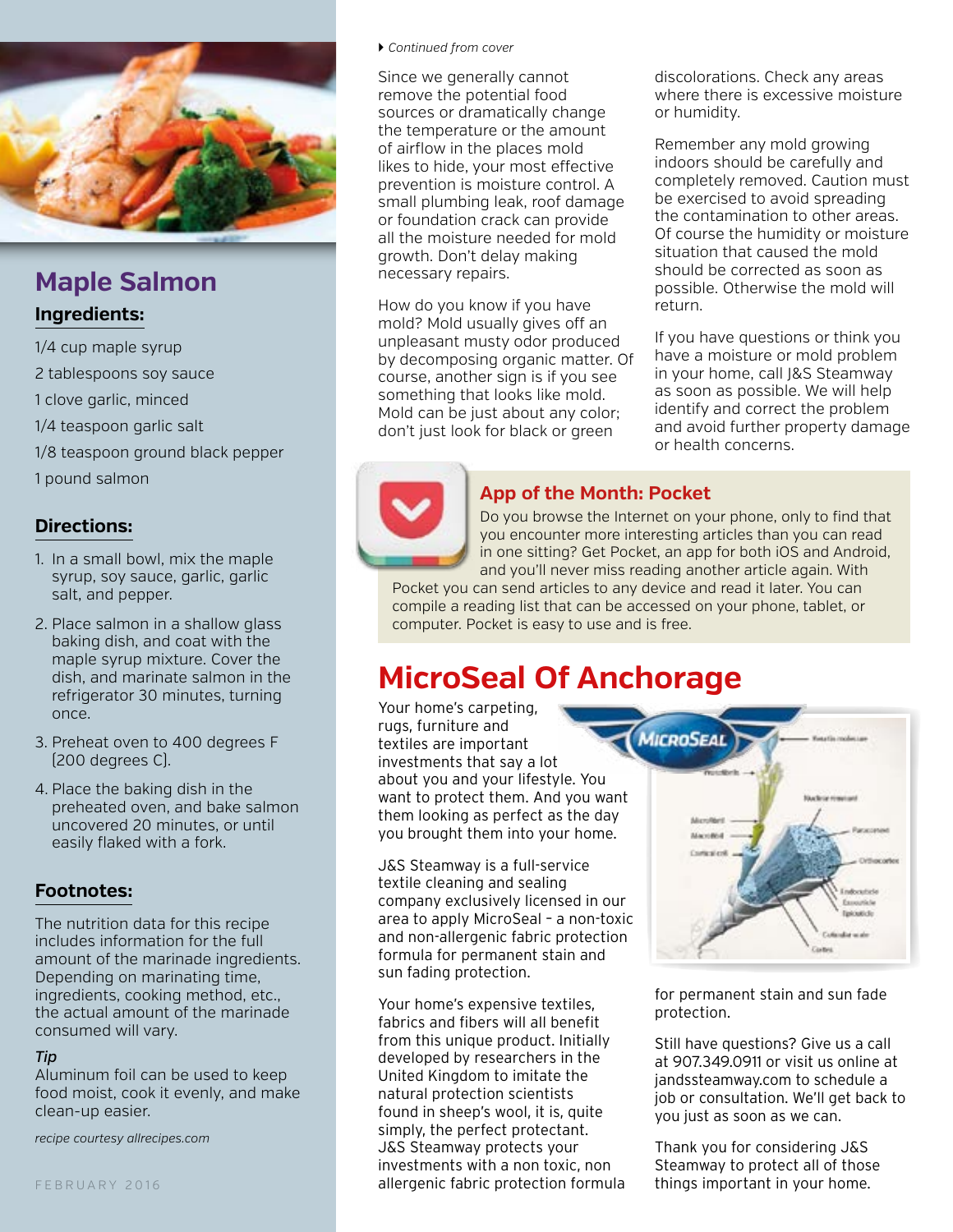## **Prevent Cancer with a Better Lifestyle, Not Better Luck**

A new study published in the journal, *Nature,* suggests that up to 90 percent of cancer cases are linked to lifestyle choices that are usually avoidable. This study refutes a previous assertion that many cases of cancer are simply due to "bad luck," those circumstances that are out of our control.

What are those lifestyle choices that can result in a higher risk for developing cancer? They include a poor diet, lack of exercise, stress and pollution. You should also avoid smoking and excessive ultraviolet radiation to help lower your risk. Researchers are interested in these findings to help doctors find more effective preventative treatments for their patients. If a patient believes that improving their lifestyle choices



will have little effect on their health because it is mostly up to luck, they will have little incentive to work on those choices. But if doctors can show that cancer is due to many factors within their control, there is a better chance that improvements will be made.



#### **Internet Tidbit: Project Alexandria**

Avid book lovers sometimes wonder which book to read next. Project Alexandria, found at projectalexandria.net, helps readers find a book that will be interesting to them.

Their team has analyzed over one million books, looking at their genre, descriptions and complexity. They then connect books that share similar styles and subjects. You'll get a host of suggestions for that next book to read just by entering one book title.

## **Protect Your Home from Burglaries**

Most home break-ins are not through a busted down door or broken window. The most common way for a burglar to enter your home is through an unlocked door or window. Your best protection from home theft is to simply deter burglars from entering your home. These tips will help keep you and your family safe:

- Lock all doors and windows, including your garage door. You should get in the habit of locking everything whenever you leave your home and when you retire for the night.

- All doors leading to the outside should have a dead-bolt lock.

- Install peepholes in your doors leading to the outside.



- Keep trees and bushes around your doors and windows trimmed.
- Make sure you have good lighting on the outside of your home. Replace burned out bulbs promptly.

- Get to know your neighbors. Start a neighborhood watch group to increase security in your neighborhood.

## **Client Testimonials**

"Thank you very much! Aric did an excellent job. The person on the phone who scheduled my appointment was also very polite and knowledgeable. I am very happy with the results and the professionalism."

*– Sam W of Anchorage*

"Scott, I want to thank you for the great job you've done for me. The quality is so much better than the less expensive carpet cleaners I have used. Thank you!"

#### *– Jack White, Realtor*

"Everything was amazing with the service, the technician was on time, polite and very informative on the process. Very impressed." *– Corbin S of Anchorage*



## **Quick Tips**

#### **Home Tip**

If you are putting your house up for sale, you may be looking for ways to update it to get a better selling price. But surprisingly, the number one thing you can do to increase the value of your home is simply clean it. Prospective buyers notice a dingy house and can be turned off by that. Decluttering and cleaning makes your home feel clean and welcoming, which can help sell it quickly and for the best price possible.